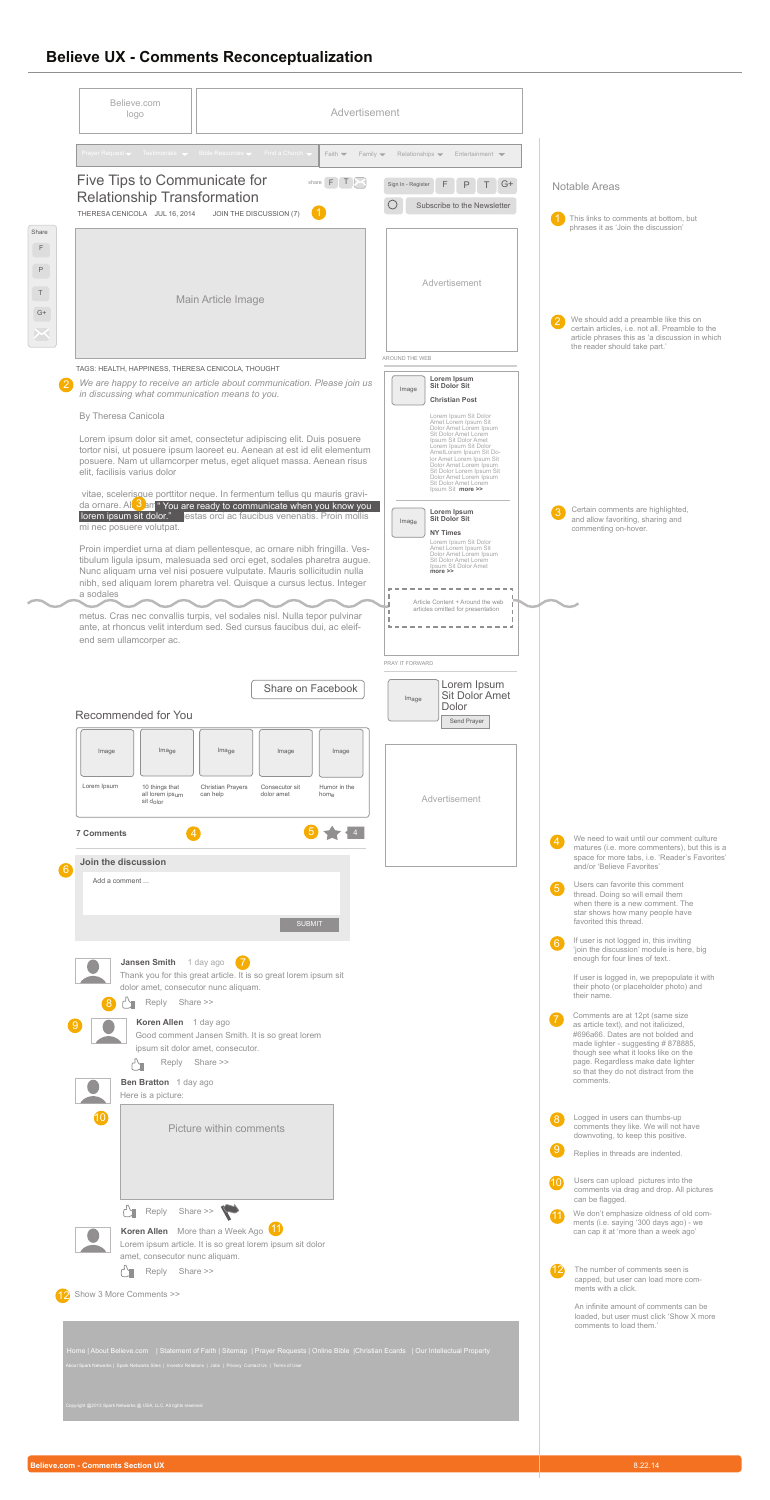



Proin imperdiet urna at diam pellentesque, ac ornare nibh fringilla. Vestibulum ligula ipsum, malesuada sed orci eget, sodales pharetra augue. Nunc aliquam urna vel nisi posuere vulputate. Mauris sollicitudin nulla nibh, sed aliquam " You are ready to communicate when you know you lorem ipsum sit dolor."

*We are happy to receive an article about communication. Please join us in discussing what communication means to you.*

metus. Cras nec convallis turpis, vel sodales nisl. Nulla tepor pulvinar ante, at rhoncus velit interdum sed. Sed cursus faucibus dui, ac eleifend sem ullamcorper ac.



The header is the first point of entry into the comment flow. Clicking this link takes us directly to the 'Add a comment' field.

The user will see the screen 'scroll quickly' down to the comments so that they can glimpse the article as a whole right before they comment.

Note that clicking on comments in a top level article header (i.e. a list of all the articles from a top level page) will take user to the comments section, no scrolling.

These highlights are active on-hover. User can comment on the quote directly, and the quote will be reflected within the comment.. Note that the comment fields logic is explained below (handling logged in vs. not logged in / not registered members).

| <b>465 Comments</b>                                                                                                                                               | them in chunks of twenty at a time at $\left(6\right)$                                                                                                                                                               |  |  |  |
|-------------------------------------------------------------------------------------------------------------------------------------------------------------------|----------------------------------------------------------------------------------------------------------------------------------------------------------------------------------------------------------------------|--|--|--|
| Join the discussion                                                                                                                                               | The screen keeps getting longer and longer, but we will always have the<br>footer.                                                                                                                                   |  |  |  |
| Add a comment                                                                                                                                                     | Registered users can click the star to favorite this comment thread. They will<br>be emailed a digest of activity on this thread. They can opt out of emails from<br>their settings, but still favorite this thread. |  |  |  |
| <b>SUBMIT</b>                                                                                                                                                     | Logged in user will see their photo here, or at least a placeholder image.                                                                                                                                           |  |  |  |
|                                                                                                                                                                   | Join the discussion                                                                                                                                                                                                  |  |  |  |
| <b>Jansen Smith</b><br>1 day ago<br>Thank you for this great article. It is so great lorem ipsum sit<br>dolor amet, consecutor nunc aliquam.<br>Share >><br>Reply | Add a comment<br><b>SUBMIT</b>                                                                                                                                                                                       |  |  |  |
| Koren Allen 1 day ago<br>Good comment Jansen Smith. It is so great lorem<br>ipsum sit dolor amet, consecutor.                                                     | Non-logged in user will be able to type their comment into the field, but<br>will get a 'login / register' popup when they submit their comment.                                                                     |  |  |  |
| Reply Share >>                                                                                                                                                    | Note that the field becomes darker when user is typing                                                                                                                                                               |  |  |  |
| <b>Ben Bratton</b> More than a week ago                                                                                                                           | Join the discussion                                                                                                                                                                                                  |  |  |  |
| Picture within comments                                                                                                                                           | <b>SUBMIT</b><br>Login / Register Overlay                                                                                                                                                                            |  |  |  |
| Reply<br>Share >><br><b>Koren Allen</b> More than a week ago<br>Lorem ipsum article. It is so great lorem ipsum sit dolor<br>amet, consecutor nunc aliquam.       | Let's talk about login possibilities. I really like how Dis-<br>qus makes this seamless. Is it necessary to be integrat-<br>ed with Believe? We need to talk to the dev about it.                                    |  |  |  |
| Share >><br>Reply<br>Show 20 More Comments >>                                                                                                                     | Any user can upvote a comment, even if they are not logged in. We want to<br>foster a positive environment, so no downvoting. Comments that have been<br>upvoted can not be upvoted again.                           |  |  |  |
|                                                                                                                                                                   | Comments are indented / nested to show who is replying to who. Replying opens<br>up its own field, sharing brings up social media icons.                                                                             |  |  |  |
|                                                                                                                                                                   | We could eventually make this area a group of tabs - but we'll need to get more<br>commenters first                                                                                                                  |  |  |  |
|                                                                                                                                                                   | <b>Reader's Favoritess</b><br>465 Comments<br><b>Believe Picks</b><br><b>Jerry Bronson</b> 432 Likes                                                                                                                 |  |  |  |
|                                                                                                                                                                   | I have a thought about llamas - they are great lorem ipsum<br>sit dolor amet, consecutor nunc aliquam.<br>Share >><br>Reply                                                                                          |  |  |  |
|                                                                                                                                                                   | Show more comments >>                                                                                                                                                                                                |  |  |  |
|                                                                                                                                                                   | <b>Amu Kala</b><br>237 Likes                                                                                                                                                                                         |  |  |  |



User can also share the quote via social media.



#### **Point of Entry**

**In-Article Commenting**

Note that this feature need not be in every article, and will be used on an asdesired basis

#### **The Comment Field Itself**



Here's a great idea - they are lorem ipsum sit dolor amet,

consecutor nunc aliquam.



#### Show more comments >>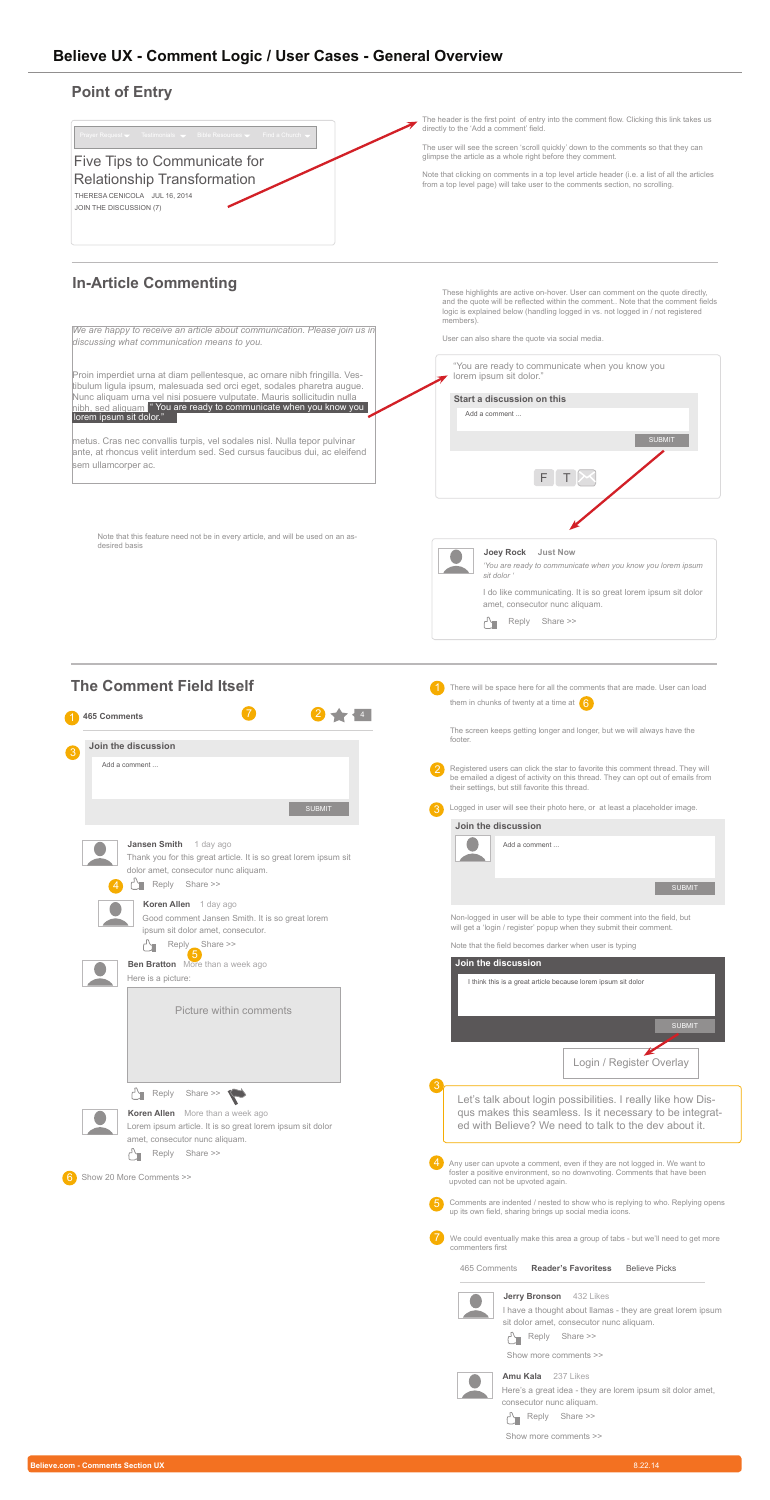



# **Believe UX - One more Comment Point of Entry - Email**



| Join the discussion                                                                                                                                                                                                                |                                                                                                                                                                                                                                                                                                                         |                                      |                                                                                                                                               |                                                                                                                                                                                                                     |
|------------------------------------------------------------------------------------------------------------------------------------------------------------------------------------------------------------------------------------|-------------------------------------------------------------------------------------------------------------------------------------------------------------------------------------------------------------------------------------------------------------------------------------------------------------------------|--------------------------------------|-----------------------------------------------------------------------------------------------------------------------------------------------|---------------------------------------------------------------------------------------------------------------------------------------------------------------------------------------------------------------------|
| Add a comment                                                                                                                                                                                                                      | <b>SUBMIT</b>                                                                                                                                                                                                                                                                                                           |                                      |                                                                                                                                               | When user stars a comment, it emails them whenever there is activ-<br>ity on the comment thread. We can tweak the settings of this later,<br>but our overall goal is to make it as easy as possible for user to see |
| <b>Jansen Smith</b><br>1 day ago<br>dolor amet, consecutor nunc aliquam.<br>Reply Share >> 2<br>Koren Allen 1 day ago<br>Good comment Jansen Smith. It is so great lorem<br>ipsum sit dolor amet, consecutor.<br>Share >><br>Reply | Thank you for this great article. It is so great lorem ipsum sit                                                                                                                                                                                                                                                        | this in their email, and then reply. | Any activity in the thread whatsoever adds this<br>to our data on the user, and warrants us send-<br>ing them recent activity on this thread. |                                                                                                                                                                                                                     |
| Comments shortened for pre-<br>sentation                                                                                                                                                                                           |                                                                                                                                                                                                                                                                                                                         |                                      | Keep in mind we will also email user similar<br>threads based on their activity.                                                              |                                                                                                                                                                                                                     |
| From: Believe.com<br>To: coolguy4u@thinkqwick.com                                                                                                                                                                                  |                                                                                                                                                                                                                                                                                                                         |                                      |                                                                                                                                               |                                                                                                                                                                                                                     |
| $\lceil 3 \rceil$<br>Believe.com<br>logo                                                                                                                                                                                           | Recent activity on Believe.com                                                                                                                                                                                                                                                                                          |                                      |                                                                                                                                               | The overall theme of this<br>is 'get user back to the<br>site.' Fill this email digest<br>with CTAs that get the<br>user back to the site.                                                                          |
| Relationships, Communication                                                                                                                                                                                                       | Floren Flist replied to your comment an hour ago<br>$\sqrt{22}$ 3 Things We Can't Live Without                                                                                                                                                                                                                          |                                      |                                                                                                                                               | When another member responds to<br>a user's comment, that is included in<br>the email digest.                                                                                                                       |
| that you want:<br>1) A large collection of vinyl records.<br>Why records, you ask? Well it is because                                                                                                                              | Have you ever thought of three things you can't live without?<br>Well we have, and we thought that the first thing to realize is<br>Read More >>                                                                                                                                                                        | $\sqrt{5}$                           |                                                                                                                                               | A quick teaser summary of the article<br>is shown with a CTA to 'Read More.'                                                                                                                                        |
| <b>Restin Blackwurst</b><br>Reply                                                                                                                                                                                                  | 2 hours ago<br>Thank you for this awesome article. It is so great lorem<br>ipsum sit dolor amet, consecutor nunc aliquam.<br>Share >>                                                                                                                                                                                   | 6                                    |                                                                                                                                               | The user's original comment is put up<br>there first, followed by the response.<br>User can reply or share on either.<br>Remeber that whatever the user<br>clicks, this gets added to our profile                   |
| Reply<br>┎┙┧                                                                                                                                                                                                                       | Floren Flist 1 hour ago<br>Good comment Restin Blackwurst. It is so great<br>lorem ipsum sit dolor amet, consecutor.<br>Share >><br>Read 23 More Comments >>                                                                                                                                                            |                                      |                                                                                                                                               | on them, and we use this data to bet-<br>ter email them content that they like.<br>When user hits 'reply,' they are taken<br>to the comment page, with the reply                                                    |
| Recent activity 1 hour ago                                                                                                                                                                                                         |                                                                                                                                                                                                                                                                                                                         |                                      |                                                                                                                                               | box opened up.<br>Again, 'get the user back to the site.'                                                                                                                                                           |
| Movie Reviews<br><b>Bory Bixton</b> 1 hour ago<br>tor                                                                                                                                                                              | A review of the movie 'Lorem Ipsum'<br>Five stars - this was a great movie be<br>cause sit dolor amet lorem ipsum consec-<br>utor sit dolor amet lorem ipsum consecu-<br>tor sit dolor amet lorem ipsum consecu-                                                                                                        | <b>Big Picture</b><br>from Article   |                                                                                                                                               | User will also get article digests,<br>sent to them based on what they like<br>(which is determined by what they<br>have clicked on in the past).                                                                   |
|                                                                                                                                                                                                                                    | Join the Discussion >>                                                                                                                                                                                                                                                                                                  |                                      |                                                                                                                                               |                                                                                                                                                                                                                     |
| Jansen Smith commented 1 hour ago<br>that you want:<br>1) To speak slowly<br>Why slowly, you ask? Well it is because<br>Jansen Smith 1 hour ago                                                                                    | 25 Five Tips to Communicate for Relationship Transformation<br>Have you ever wanted to communicate in your relationship?<br>Well we have, and we thought that the first thing to realize is<br>Read More >><br>Thank you for this great article. It is so great lorem ipsum sit<br>dolor amet, consecutor nunc aliquam. |                                      |                                                                                                                                               |                                                                                                                                                                                                                     |



amet, consecutor.

Reply Share >>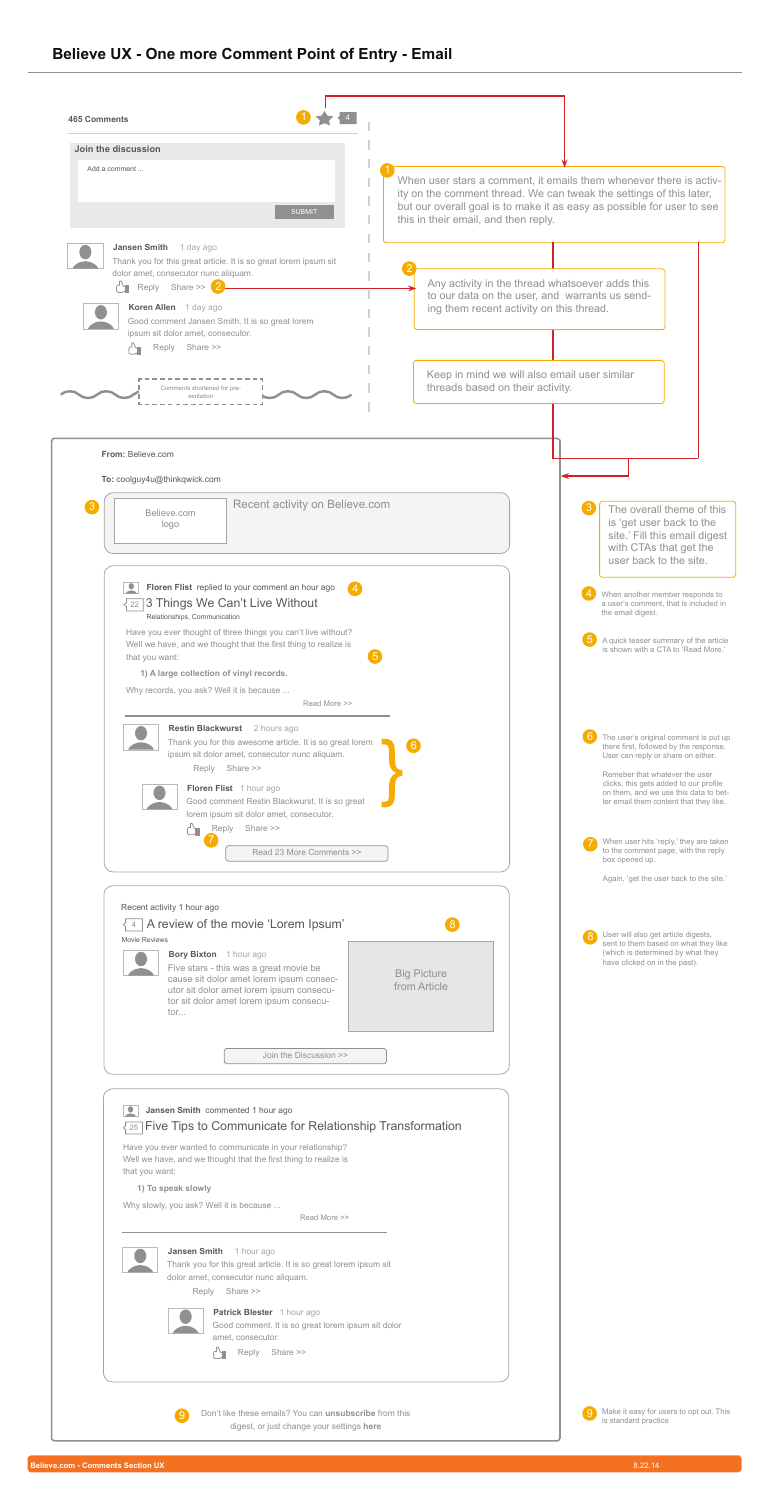



# **Believe UX - User not logged in / registered tries to comment**

| Join the discussion                                                                                                                                    | If user tries to comment, the system allows the comment<br>to be typed, but then goes to the overlay when the user                                             |
|--------------------------------------------------------------------------------------------------------------------------------------------------------|----------------------------------------------------------------------------------------------------------------------------------------------------------------|
| I think this is a great article because lorem ipsum sit dolor                                                                                          | presses 'submit.'                                                                                                                                              |
| <b>SUBMIT</b>                                                                                                                                          |                                                                                                                                                                |
|                                                                                                                                                        | <b>465 Comments Believe Community</b>                                                                                                                          |
| <b>Jansen Smith</b><br>1 day ago<br>Thank you for this great article. It is so great lorem ipsum sit<br>dolor amet, consecutor nunc aliquam.           | Welcome Back! Sign In.                                                                                                                                         |
| Reply Share >>                                                                                                                                         | <b>Sign In Using Facebook</b>                                                                                                                                  |
| Koren Allen 1 day ago<br>Good comment Jansen Smith. It is so great lorem                                                                               | Or Sign In Using Believe                                                                                                                                       |
| ipsum sit dolor amet, consecutor.<br>Reply Share >>                                                                                                    | Username / Email                                                                                                                                               |
| Ben Bratton 1 day ago<br>Here is a picture:                                                                                                            | Password                                                                                                                                                       |
| <b>Picture within comments</b>                                                                                                                         |                                                                                                                                                                |
|                                                                                                                                                        | Sign In<br>Forgot Password?                                                                                                                                    |
|                                                                                                                                                        |                                                                                                                                                                |
| Share >><br>Reply                                                                                                                                      | Get your free Believe Account                                                                                                                                  |
| Koren Allen More than a Week Ago                                                                                                                       |                                                                                                                                                                |
| Lorem ipsum article. It is so great lorem ipsum sit dolor<br>amet, consecutor nunc aliquam.<br>Reply Share >>                                          |                                                                                                                                                                |
| Show 20 More Comments >>                                                                                                                               |                                                                                                                                                                |
|                                                                                                                                                        | Reply Share >><br>$\triangle^-$                                                                                                                                |
| If user hits 'Reply,' we give the user a 'slightly<br>stripped down' version of the comment field (no<br>'Join the Discussion' header, and placeholder | Koren Allen 1 day ago<br>Lorem ipsum article. It is so great lorem ipsum sit dolor                                                                             |
| text asks user to reply to the comment.                                                                                                                | amet, consecutor nunc aliquam.<br>Reply Share >><br>$\triangle^-$                                                                                              |
| Commenting user will be put into login / register<br>flow after pressing submit                                                                        | <b>Show 20 More Comments &gt;&gt;</b>                                                                                                                          |
|                                                                                                                                                        |                                                                                                                                                                |
|                                                                                                                                                        | <b>465 Comments</b><br><b>Believe Community</b>                                                                                                                |
|                                                                                                                                                        | Join the discussion<br>Add a comment                                                                                                                           |
|                                                                                                                                                        | <b>SUBMIT</b>                                                                                                                                                  |
|                                                                                                                                                        | <b>Jansen Smith</b><br>1 day ago<br>Thank you for this great article. It is so great lorem ipsum sit<br>dolor amet, consecutor nunc aliquam.<br>Reply Share >> |
|                                                                                                                                                        | Koren Allen 1 day ago<br>Good comment Jansen Smith. It is so great lorem<br>ipsum sit dolor amet, consecutor.                                                  |
|                                                                                                                                                        | Reply Share >><br><b>Ben Bratton</b> 1 day ago                                                                                                                 |
|                                                                                                                                                        | Here is a picture:                                                                                                                                             |
|                                                                                                                                                        | <b>Picture within comments</b>                                                                                                                                 |
|                                                                                                                                                        |                                                                                                                                                                |
|                                                                                                                                                        | $\sum$ Reply Share >>                                                                                                                                          |
|                                                                                                                                                        | Reply to this comment                                                                                                                                          |
|                                                                                                                                                        | <b>SUBMIT</b>                                                                                                                                                  |
|                                                                                                                                                        | Koren Allen 1 day ago<br>Lorem ipsum article. It is so great lorem ipsum sit dolor                                                                             |
| If user hovers over 'share,' a horizontal version<br>of our social media box pops up, allowing user                                                    | amet, consecutor nunc aliquam.<br>Reply Share >>                                                                                                               |
| to share comments (with link to the email).                                                                                                            | Show 20 More Comments >>                                                                                                                                       |
|                                                                                                                                                        |                                                                                                                                                                |

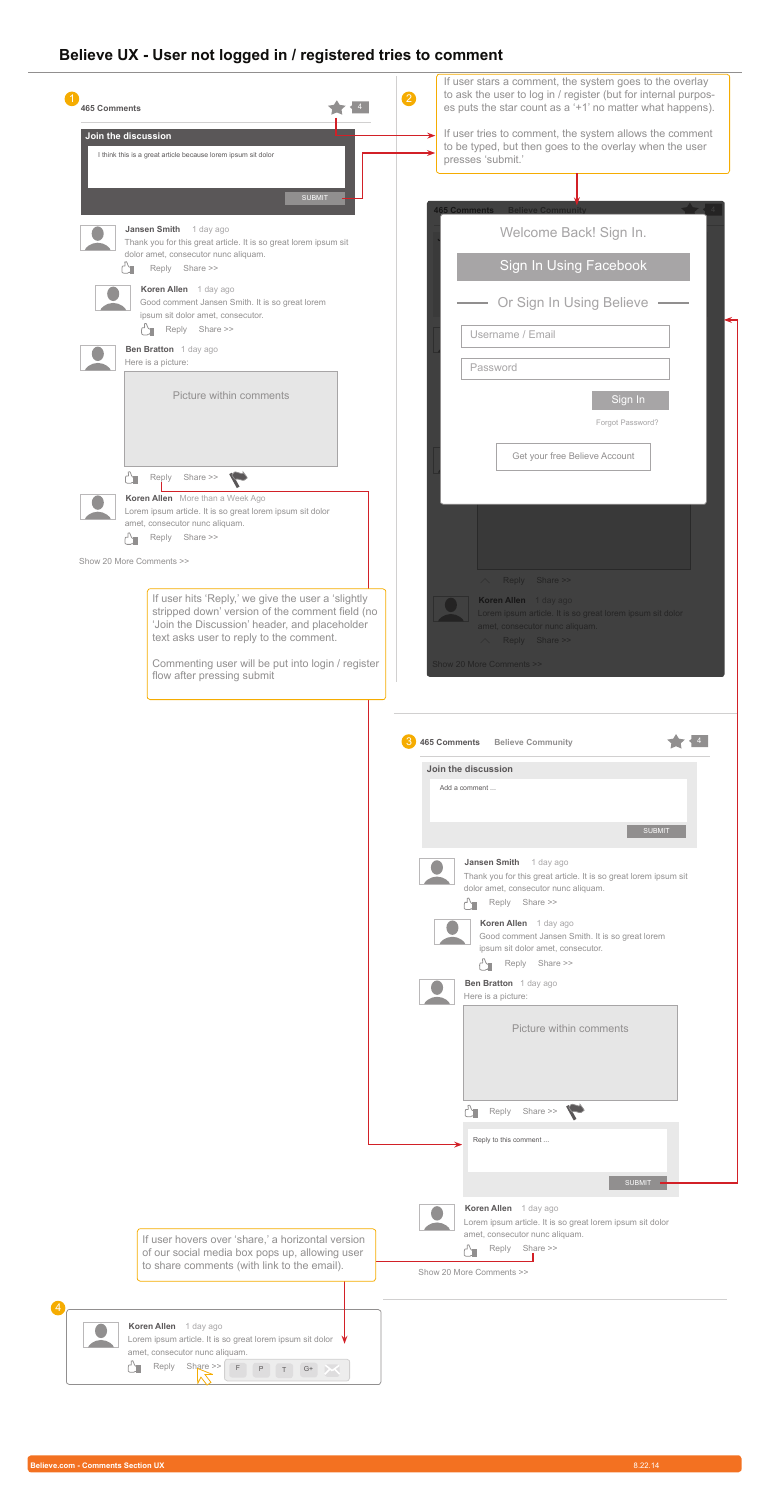#### **Believe UX - Create Account Flow**



**Believe.com - Comments Section UX** 8.22.14



| <b>465 Comments Believe Community</b><br>Welcome Back! Sign In.            | Believe.com 'keeps members logged in,' so members will rarely<br>see this screen. So this style encourages FB onboarding, and then<br>allows users to log in if they are a member. We also offer Believe<br>registration, but this is not emphasized. |
|----------------------------------------------------------------------------|-------------------------------------------------------------------------------------------------------------------------------------------------------------------------------------------------------------------------------------------------------|
| <b>Sign In Using Facebook</b>                                              | et's push Facebook registration (twice), minimize the<br>required fields, and make this form non-intimidating.                                                                                                                                        |
| Or Sign In Using Believe                                                   | <b>465 Comments Believe Community</b>                                                                                                                                                                                                                 |
| Username / Email                                                           | <b>Continue with Facebook</b>                                                                                                                                                                                                                         |
| Password                                                                   | Or Make Your Own Account                                                                                                                                                                                                                              |
| Sign In<br>Forgot Password?                                                | Choose a Username                                                                                                                                                                                                                                     |
| Get your free Believe Account                                              | Email                                                                                                                                                                                                                                                 |
|                                                                            | Password                                                                                                                                                                                                                                              |
| Login overlay shortened<br>for presentation                                | <b>First Name</b><br><b>Last Name</b>                                                                                                                                                                                                                 |
| Acceptable entries are met with immediate positive                         | agree to Believe.com's Privacy Policy and Terms of Service. Email<br>settings may be modified on My Account.                                                                                                                                          |
| feedback, user must check the TOC checkbox (i.e. it is<br>not pre-checked) | <b>Register with Believe</b>                                                                                                                                                                                                                          |
| <b>Believe Communit</b><br><b>465 Comments</b>                             | Already a member? Sign In                                                                                                                                                                                                                             |
| <b>Continue with Facebook</b>                                              | Incomplete fields are quite clear.                                                                                                                                                                                                                    |
| Or Make Your Own Account                                                   |                                                                                                                                                                                                                                                       |
| CoolBeliever                                                               | 465 Comments Believe Community                                                                                                                                                                                                                        |
| Email                                                                      | <b>Continue with Facebook</b>                                                                                                                                                                                                                         |
| Password                                                                   | Or Make Your Own Account                                                                                                                                                                                                                              |



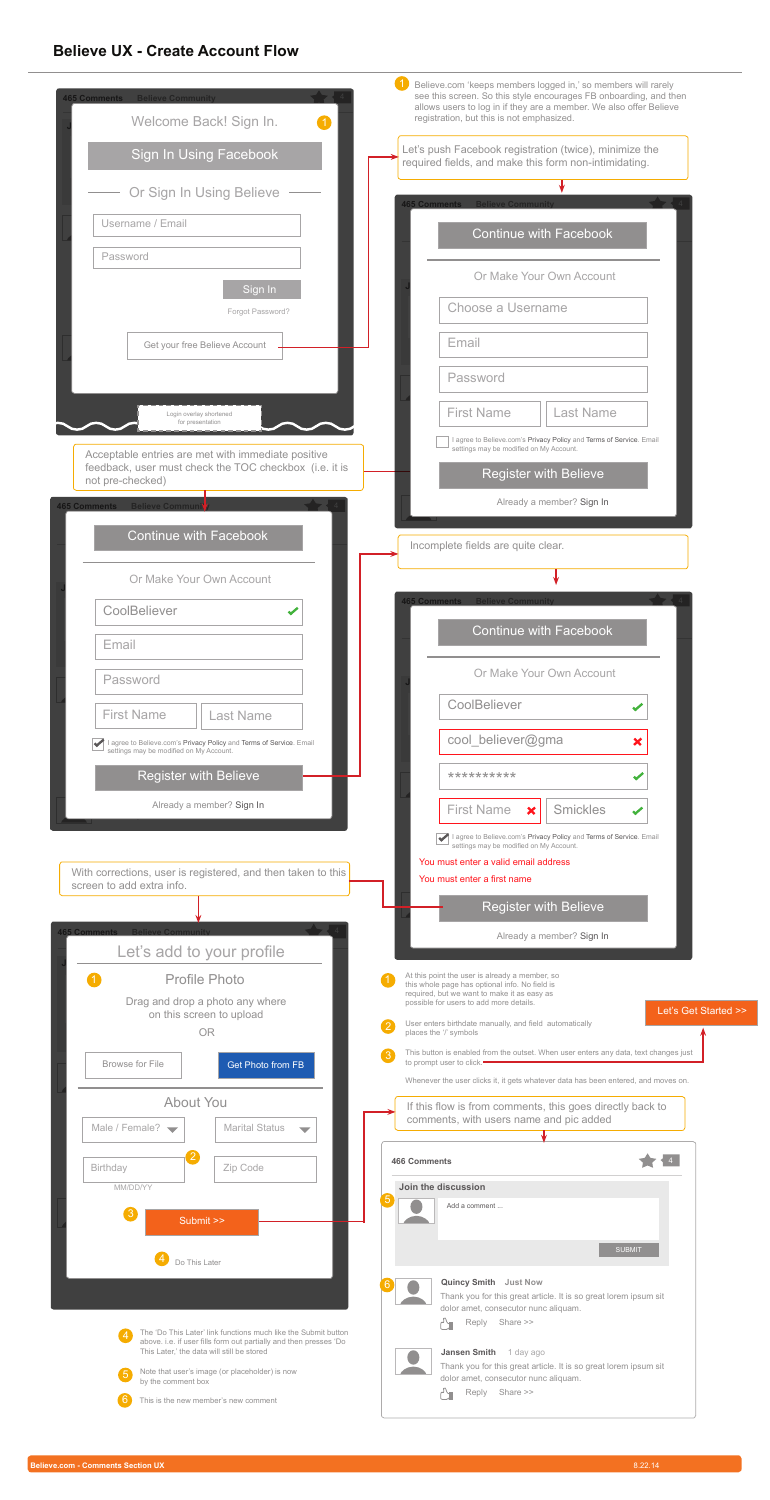



#### **Believe UX - FB Sign In Flow**

Our philosophy should be 'Let's emphasize Believe member onboarding /signup first, but if our readers sign in through FB, let's keep them signed in that way.'



If user opts to 'stay logged in through Facebook,' the user is automatically logged in every time Facebook is open in another tab. We do this already on Believe.

| <b>465 Comments</b><br><b>Believe Community</b><br>Welcome Back! Sign In.<br><b>Sign In Using Facebook</b><br>Or Sign In Using Believe |                                                                                                                                                                                                   |
|----------------------------------------------------------------------------------------------------------------------------------------|---------------------------------------------------------------------------------------------------------------------------------------------------------------------------------------------------|
| Username / Email<br>Password<br>Sign In                                                                                                | We already use this Keep me logged in option,<br>We don't have a lot of control<br>$\left( 2\right)$<br>over how this UI looks. It's a<br>and need to keep using it.<br>popup, and it's up to FB. |
| Forgot Password?<br>Get your free Believe Account<br>Login overlay shortened<br>for presentation                                       | Facebook<br>$\blacksquare$<br>Log in to use your Facebook account with Believe<br><b>Email or Phone:</b><br>Password:<br>Keep me logged in<br>Can't log in?                                       |
| If this flow is from comments, this goes directly back to<br>comments, with users name and pic added<br><b>466 Comments</b>            | Sign up for Facebook<br>Log In<br>Cancel                                                                                                                                                          |
| Join the discussion<br>Add a comment                                                                                                   | Note that member's photo is by comment box                                                                                                                                                        |

|                                                                                                        | <b>466 Comments</b>                                                                                                                                            |               |
|--------------------------------------------------------------------------------------------------------|----------------------------------------------------------------------------------------------------------------------------------------------------------------|---------------|
|                                                                                                        | Join the discussion                                                                                                                                            |               |
|                                                                                                        | $5\overline{)}$<br>Add a comment                                                                                                                               |               |
| $5\overline{)}$<br>The user is signed in automatically, and their<br>face now appears by the comments. |                                                                                                                                                                | <b>SUBMIT</b> |
|                                                                                                        | <b>Jansen Smith</b><br>1 day ago<br>Thank you for this great article. It is so great lorem ipsum sit<br>dolor amet, consecutor nunc aliquam.<br>Reply Share >> |               |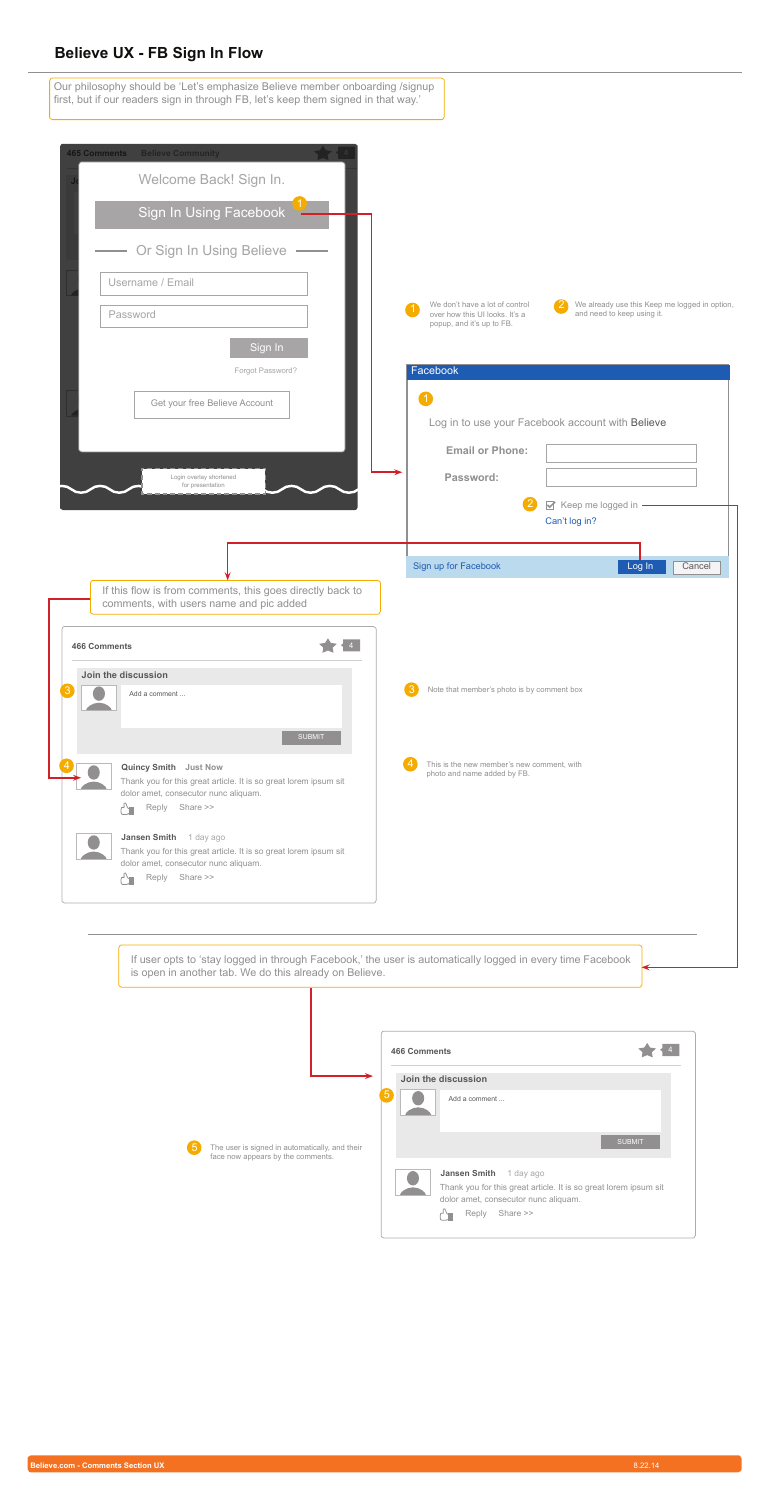**Believe.com - Comments Section UX** 8.22.14



#### **Believe UX - Cases with many comments**



| <b>465 Comments</b>                                                                                                                                                                                                                                                                                                                                                                                                                                  |                                                                                                                                                                                                                                                                                 | We want to accommodate as many comments as users throw at us. If we get<br>465 comments, we want to be able to handle 5,000 more.                                                                                                                                                                                                                                                                                                                                                                                                                                                                                                                                                                                                                                                                                                                                                                                                                |
|------------------------------------------------------------------------------------------------------------------------------------------------------------------------------------------------------------------------------------------------------------------------------------------------------------------------------------------------------------------------------------------------------------------------------------------------------|---------------------------------------------------------------------------------------------------------------------------------------------------------------------------------------------------------------------------------------------------------------------------------|--------------------------------------------------------------------------------------------------------------------------------------------------------------------------------------------------------------------------------------------------------------------------------------------------------------------------------------------------------------------------------------------------------------------------------------------------------------------------------------------------------------------------------------------------------------------------------------------------------------------------------------------------------------------------------------------------------------------------------------------------------------------------------------------------------------------------------------------------------------------------------------------------------------------------------------------------|
| Join the discussion                                                                                                                                                                                                                                                                                                                                                                                                                                  |                                                                                                                                                                                                                                                                                 |                                                                                                                                                                                                                                                                                                                                                                                                                                                                                                                                                                                                                                                                                                                                                                                                                                                                                                                                                  |
| Add a comment                                                                                                                                                                                                                                                                                                                                                                                                                                        |                                                                                                                                                                                                                                                                                 | Keep in mind, nested comments can build up. We should consolidate replies<br>at first, with the option to expand them. The user should first see top-level<br>comments, and then the nested threads if they choose.                                                                                                                                                                                                                                                                                                                                                                                                                                                                                                                                                                                                                                                                                                                              |
| <b>SUBMIT</b><br><b>Jansen Smith</b><br>1 day ago<br>Thank you for this great article. It is so great lorem ipsum sit<br>dolor amet, consecutor nunc aliquam.<br>Reply Share >><br>Koren Allen 1 day ago<br>Good comment Jansen Smith. It is so great lorem<br>ipsum sit dolor amet, consecutor.<br>Share >><br>Reply<br>$\mathcal{P}$<br>Show more comments<br><b>Ben Bratton</b> 1 day ago<br>Here is a picture:<br><b>Picture within comments</b> | Clicking on 'show more<br>comments' only opens<br>three comments from<br>that level of comments.<br>with an option to show<br>the rest of the com-<br>ments (unless there<br>are an extraordinary<br>amount of comments).<br>Secondary nested<br>threads need another<br>click. | Jansen Smith 1 day ago<br>Thank you for this great article. It is so great lorem<br>ipsum sit dolor amet, consecutor nunc aliquam.<br>Reply Share >><br>Koren Allen 1 day ago<br>Good comment Jansen Smith. It is so great lorem<br>ipsum sit dolor amet, consecutor.<br>Reply Share >><br>$\wedge$ .<br>Bob Runyon 1 day ago<br>Good comment Koren Allent. It is so great lorem<br>ipsum sit dolor amet, consecutor.<br>$\wedge$ Reply Share >><br>Greg Swanson 1 day ago<br>Also great comment Koren Allent. It is so great<br>Sub threads are<br>lorem ipsum sit dolor amet, consecutor.<br>nested in here and<br>Reply Share >><br>$\wedge$<br>need a click to<br>Show more comments >><br>open<br>Prius Driver 1 day ago<br>Also great comment Koren Allen. It is so great<br>lorem ipsum sit dolor amet, consecutor.<br>$\wedge$ Reply Share >><br>This sub-thread<br>Show all comments $\gg$ $\equiv$<br>must be clicked to<br>be opened. |
| Reply Share >><br>Bob the Skater 1 day ago<br>Lorem ipsum article. It is so great lorem ipsum sit dolor<br>amet, consecutor nunc aliquam.<br>Reply Share >><br>Show 20 More Comments >>                                                                                                                                                                                                                                                              |                                                                                                                                                                                                                                                                                 | Bob the Skater 1 day ago<br>Lorem ipsum article. It is so great lorem ipsum sit<br>dolor amet, consecutor nunc aliquam<br>$\wedge$ Reply Share >><br>User must click on this link to load more comments. Think of this as 'infinite'<br>scroll,' where user has to click.<br>Comments above omitted for<br>presentation                                                                                                                                                                                                                                                                                                                                                                                                                                                                                                                                                                                                                          |
| Clicking on more comments loads them.<br>Think of this like 'infinite scroll,' but user<br>must click to load more comments.                                                                                                                                                                                                                                                                                                                         |                                                                                                                                                                                                                                                                                 | Ben Bratton 1 day ago<br>Here is a picture:                                                                                                                                                                                                                                                                                                                                                                                                                                                                                                                                                                                                                                                                                                                                                                                                                                                                                                      |





amet, consecutor nunc aliquam.

Reply Share >>



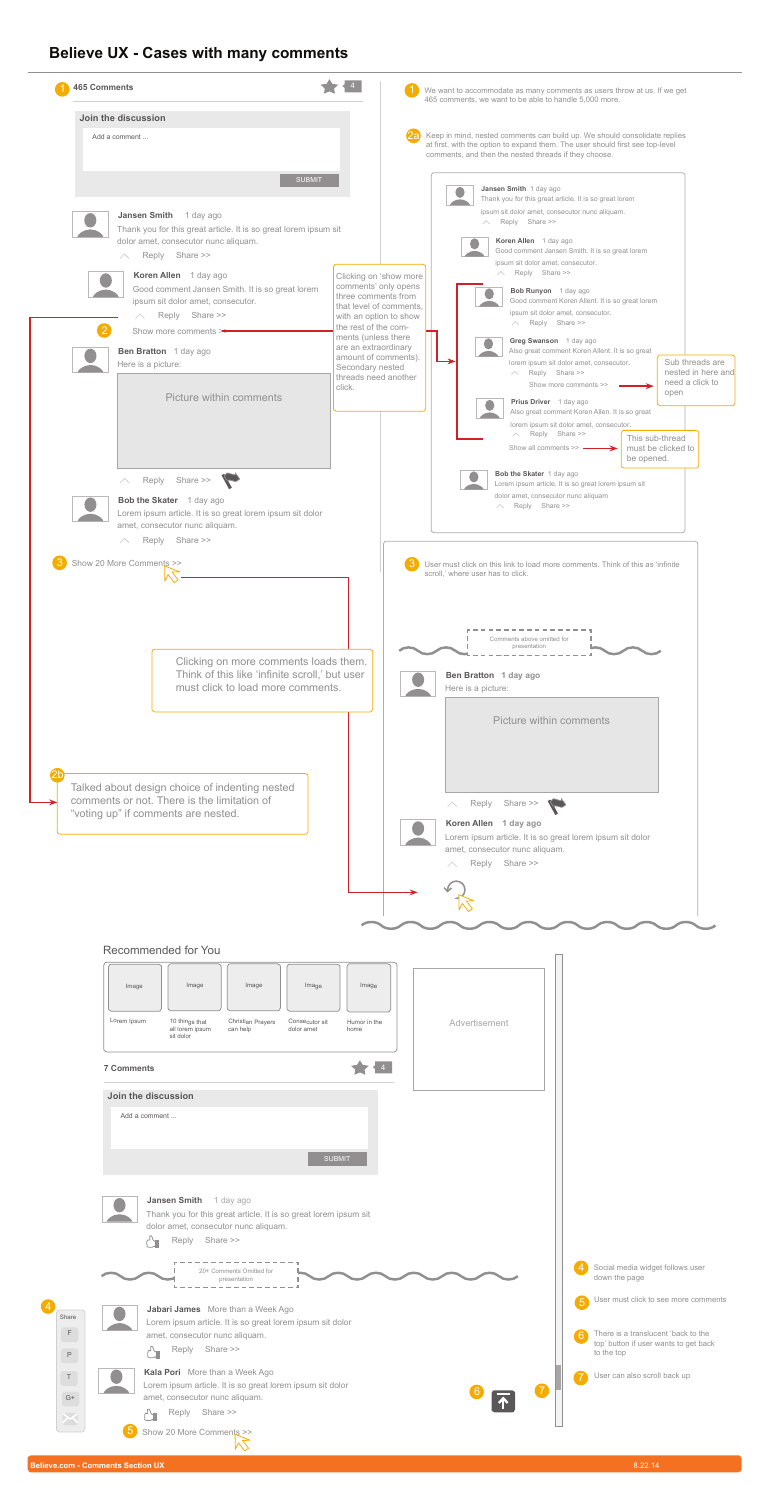# **Believe Comments UX - Types of Pages - 1 - 'Articles'**

| Believe.com<br>logo                                                                                                                                                                                                                                                                                                                                                                                                                             | Advertisement                                                                                                                                                                                                                                                                                                                                                                                                                                                                                                                                                                                                                                                                                                                                                                                                                                                                                                                                                                                                                                                                                                                               |                                                                                                                                                                                                                                                                                                                                                                                                                                                                                                                                                                                                                                                                                                                                                                                                                                 |                                                                                                                                                                                                                                                                                                                                                                                                 |
|-------------------------------------------------------------------------------------------------------------------------------------------------------------------------------------------------------------------------------------------------------------------------------------------------------------------------------------------------------------------------------------------------------------------------------------------------|---------------------------------------------------------------------------------------------------------------------------------------------------------------------------------------------------------------------------------------------------------------------------------------------------------------------------------------------------------------------------------------------------------------------------------------------------------------------------------------------------------------------------------------------------------------------------------------------------------------------------------------------------------------------------------------------------------------------------------------------------------------------------------------------------------------------------------------------------------------------------------------------------------------------------------------------------------------------------------------------------------------------------------------------------------------------------------------------------------------------------------------------|---------------------------------------------------------------------------------------------------------------------------------------------------------------------------------------------------------------------------------------------------------------------------------------------------------------------------------------------------------------------------------------------------------------------------------------------------------------------------------------------------------------------------------------------------------------------------------------------------------------------------------------------------------------------------------------------------------------------------------------------------------------------------------------------------------------------------------|-------------------------------------------------------------------------------------------------------------------------------------------------------------------------------------------------------------------------------------------------------------------------------------------------------------------------------------------------------------------------------------------------|
|                                                                                                                                                                                                                                                                                                                                                                                                                                                 | Prayer Request v Testimonials v Bible Resources v Find a Church v<br>Faith $\blacktriangledown$<br>Family $\blacktriangledown$                                                                                                                                                                                                                                                                                                                                                                                                                                                                                                                                                                                                                                                                                                                                                                                                                                                                                                                                                                                                              | Relationships $\blacktriangledown$<br>Entertainment $\blacktriangleright$                                                                                                                                                                                                                                                                                                                                                                                                                                                                                                                                                                                                                                                                                                                                                       |                                                                                                                                                                                                                                                                                                                                                                                                 |
| <b>Five Tips to Communicate for</b><br><b>Relationship Transformation</b><br>THERESA CENICOLA JUL 16, 2014                                                                                                                                                                                                                                                                                                                                      | share $F$ $T$<br>JOIN THE DISCUSSION (7)                                                                                                                                                                                                                                                                                                                                                                                                                                                                                                                                                                                                                                                                                                                                                                                                                                                                                                                                                                                                                                                                                                    | F.<br>P<br>Sign In - Register<br>G+<br>Subscribe to the Newsletter                                                                                                                                                                                                                                                                                                                                                                                                                                                                                                                                                                                                                                                                                                                                                              | <b>Notable Areas</b><br>The 'Articles' Comments UX is shown in greater<br>(1)<br>detail on the first page of this presentation -                                                                                                                                                                                                                                                                |
|                                                                                                                                                                                                                                                                                                                                                                                                                                                 | Main Article Image                                                                                                                                                                                                                                                                                                                                                                                                                                                                                                                                                                                                                                                                                                                                                                                                                                                                                                                                                                                                                                                                                                                          | Advertisement                                                                                                                                                                                                                                                                                                                                                                                                                                                                                                                                                                                                                                                                                                                                                                                                                   | 'Believe UX - Comments Reconceptualization'                                                                                                                                                                                                                                                                                                                                                     |
| TAGS: HEALTH, HAPPINESS, THERESA CENICOLA, THOUGHT<br>in discussing what communication means to you.<br><b>By Theresa Canicola</b><br>elit, facilisis varius dolor<br>lorem ipsum sit dolor."<br>mi nec posuere volutpat.<br>a sodales<br>end sem ullamcorper ac.<br><b>Recommended for You</b><br>Image<br>Image<br>Lorem Ipsum<br>10 things that<br>all lorem ipsum<br>sit dolor<br><b>7 Comments</b><br>Join the discussion<br>Add a comment | We are happy to receive an article about communication. Please join us<br>Lorem ipsum dolor sit amet, consectetur adipiscing elit. Duis posuere<br>tortor nisi, ut posuere ipsum laoreet eu. Aenean at est id elit elementum<br>posuere. Nam ut ullamcorper metus, eget aliquet massa. Aenean risus<br>vitae, scelerisque porttitor neque. In fermentum tellus qu mauris gravi-<br>da ornare. Aliquam "You are ready to communicate when you know you<br>estas orci ac faucibus venenatis. Proin mollis<br>Proin imperdiet urna at diam pellentesque, ac ornare nibh fringilla. Ves-<br>tibulum ligula ipsum, malesuada sed orci eget, sodales pharetra augue.<br>Nunc aliquam urna vel nisi posuere vulputate. Mauris sollicitudin nulla<br>nibh, sed aliquam lorem pharetra vel. Quisque a cursus lectus. Integer<br>metus. Cras nec convallis turpis, vel sodales nisl. Nulla tepor pulvinar<br>ante, at rhoncus velit interdum sed. Sed cursus faucibus dui, ac eleif-<br>Share on Facebook<br>Image<br>Image<br>Image<br><b>Christian Prayers</b><br>Consecutor sit<br>Humor in the<br>can help<br>dolor amet<br>home<br><b>SUBMIT</b> | AROUND THE WEB<br>Lorem Ipsum<br><b>Sit Dolor Sit</b><br>Image<br><b>Christian Post</b><br>Lorem Ipsum Sit Dolor<br>Amet Lorem Ipsum Sit<br>Dolor Amet Lorem Ipsum<br>Sit Dolor Amet Lorem<br>Ipsum Sit Dolor Amet<br>Lorem Ipsum Sit Dolor<br>AmetLorem Ipsum Sit Do-<br>lor Amet Lorem Ipsum Sit<br>Dolor Amet Lorem Ipsum<br>Sit Dolor Lorem Ipsum Sit<br>Dolor Amet Lorem Ipsum<br>Sit Dolor Amet Lorem<br>Ipsum Sit more >><br>Lorem Ipsum<br><b>Sit Dolor Sit</b><br>Image<br><b>NY Times</b><br>Lorem Ipsum Sit Dolor<br>Amet Lorem Ipsum Sit<br>Dolor Amet Lorem Ipsum<br>Sit Dolor Amet Lorem<br>Ipsum Sit Dolor Amet<br>more >><br>Article Content + Around the web<br>articles omitted for presentation<br>PRAY IT FORWARD<br>Lorem Ipsum<br><b>Sit Dolor Amet</b><br>Image<br>Dolor<br>Send Prayer<br>Advertisement | We need to wait until our comment culture<br>$\overline{4}$<br>matures (i.e. more commenters), but this is a<br>space for more tabs, i.e. 'Reader's Favorites'<br>and/or 'Believe Favorites'<br>Users can favorite this comment<br>$\overline{\mathbf{5}}$<br>thread. Doing so will email them<br>when there is a new comment. The<br>star shows how many people have<br>favorited this thread. |
| Jansen Smith 1 day ago<br>dolor amet, consecutor nunc aliquam.<br>┎┢<br>Reply<br>Koren Allen 1 day ago<br>Reply<br><b>Ben Bratton</b> 1 day ago<br>Here is a picture:<br>Reply<br>Ċ.<br>Koren Allen More than a Week Ago<br>amet, consecutor nunc aliquam.<br>Share >><br>Reply<br>Show 3 More Comments >>                                                                                                                                      | Thank you for this great article. It is so great lorem ipsum sit<br>Share >><br>Good comment Jansen Smith. It is so great lorem<br>ipsum sit dolor amet, consecutor.<br>Share >><br><b>Picture within comments</b><br>Share >><br>Lorem ipsum article. It is so great lorem ipsum sit dolor                                                                                                                                                                                                                                                                                                                                                                                                                                                                                                                                                                                                                                                                                                                                                                                                                                                 |                                                                                                                                                                                                                                                                                                                                                                                                                                                                                                                                                                                                                                                                                                                                                                                                                                 |                                                                                                                                                                                                                                                                                                                                                                                                 |

#### **Believe.com - Comments Section UX** 8.22.14



т.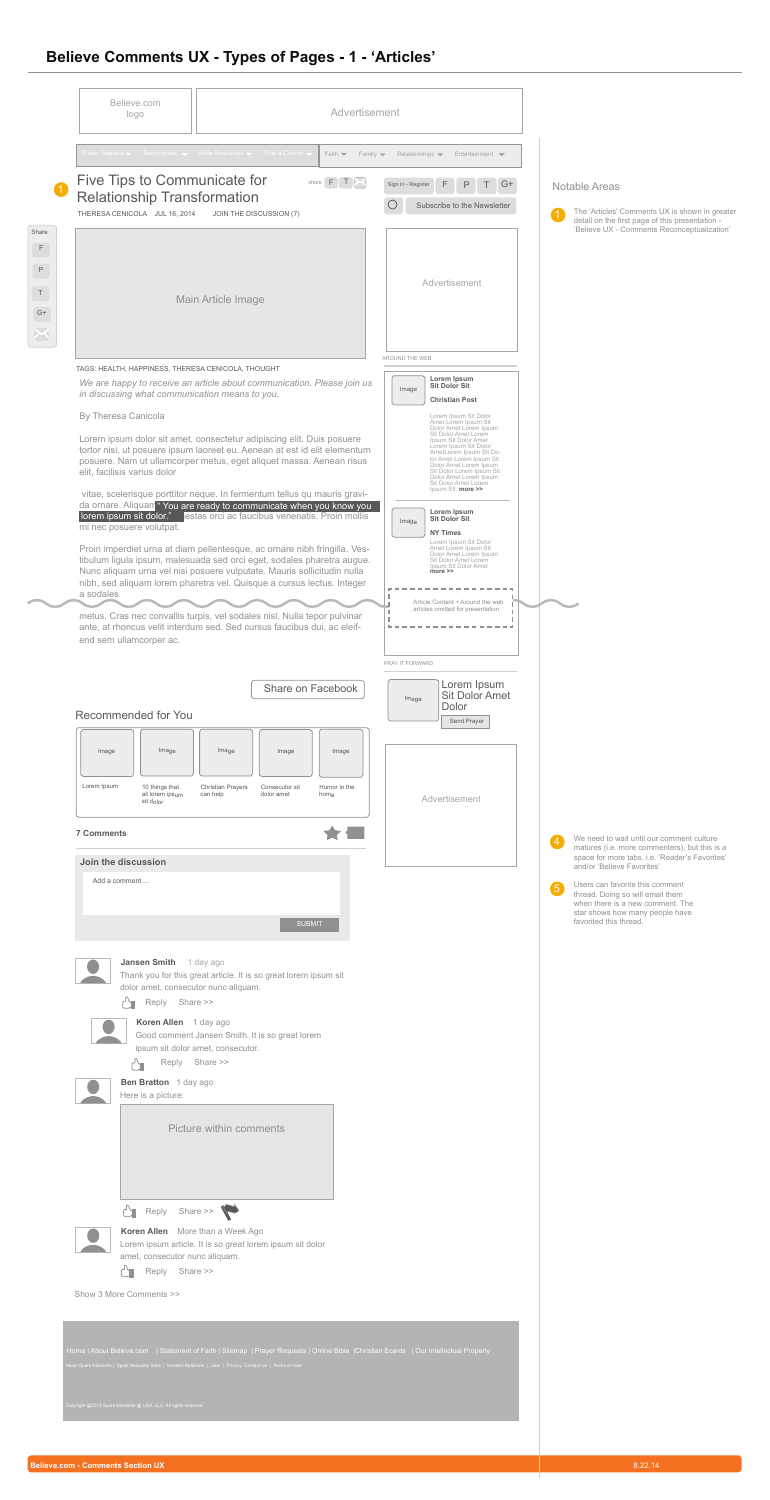

### **Believe UX - Types of Pages - 2 - 'Prayers'**

| Believe.com<br>logo                                                    | Advertisement                                                                                                                                                                                                                                                                                                                                        |                                                                   |                                                                                                                                                                                                                                                                                                                                       |                                     |                    |                                                                                                                                                                                                       |
|------------------------------------------------------------------------|------------------------------------------------------------------------------------------------------------------------------------------------------------------------------------------------------------------------------------------------------------------------------------------------------------------------------------------------------|-------------------------------------------------------------------|---------------------------------------------------------------------------------------------------------------------------------------------------------------------------------------------------------------------------------------------------------------------------------------------------------------------------------------|-------------------------------------|--------------------|-------------------------------------------------------------------------------------------------------------------------------------------------------------------------------------------------------|
| Prayer Request v Testimonials v Bible Resources v Find a Church        | Faith $\blacktriangledown$                                                                                                                                                                                                                                                                                                                           | Family $\blacktriangledown$<br>Relationships $\blacktriangledown$ |                                                                                                                                                                                                                                                                                                                                       | Entertainment $\blacktriangleright$ |                    |                                                                                                                                                                                                       |
| <b>Prayer Request</b><br>Faith<br>Finances<br>Pray it Forward          | Relationships<br>Health<br><b>Miracles</b>                                                                                                                                                                                                                                                                                                           | Sign In - Register                                                | $\mathsf{P}$<br>F                                                                                                                                                                                                                                                                                                                     | G+                                  |                    | <b>Notable Areas</b>                                                                                                                                                                                  |
| <b>Praying for Peace</b><br>BY HORUS MAGNUS JUL 16, 2014 PRAYERS (9) 4 | share $F$ $T$ $N$                                                                                                                                                                                                                                                                                                                                    |                                                                   | Subscribe to the Newsletter                                                                                                                                                                                                                                                                                                           |                                     |                    | Different phrasing to encourage user's to<br>add to this. Instead of comments, these are<br>'Prayers.' This link leads user down to the<br>anchor point at $\sqrt{5}$                                 |
|                                                                        | I am praying for <b>PEACE</b> on this earth because Lorem ipsum sit<br>dolor amet. i, ut posuere ipsum laoreet eu. Aenean at est id elit<br>elementum posuere. Nam ut ullamcorper metus, eget aliquet<br>massa. Aenean risus elit, facilisis varius dolor nam ut ullamcorper<br>metus, eget aliquet massa. Aenean risus elit, facilisis varius dolor |                                                                   | Advertisement                                                                                                                                                                                                                                                                                                                         |                                     |                    | Note the reflection of Believe's original de-<br>sign, that prayer pages have only one social<br>media widget.                                                                                        |
| <b>Pray for This Person</b><br>$\mathbf{\overline{3}}$                 |                                                                                                                                                                                                                                                                                                                                                      |                                                                   |                                                                                                                                                                                                                                                                                                                                       |                                     |                    | Again, user is encouraged to 'Add their own<br>Prayer' instead of just adding a comment.                                                                                                              |
| Add a prayer                                                           |                                                                                                                                                                                                                                                                                                                                                      | AROUND THE WEB                                                    |                                                                                                                                                                                                                                                                                                                                       |                                     | $\left( 4 \right)$ | This is a user case for a signed-in user, so<br>there is a photo                                                                                                                                      |
|                                                                        | <b>SUBMIT</b>                                                                                                                                                                                                                                                                                                                                        | Image                                                             | Lorem Ipsum<br><b>Sit Dolor Sit</b><br><b>Christian Post</b><br>Lorem Ipsum Sit Dolor                                                                                                                                                                                                                                                 |                                     |                    |                                                                                                                                                                                                       |
| 9 Prayers                                                              |                                                                                                                                                                                                                                                                                                                                                      |                                                                   | Amet Lorem Ipsum Sit<br>Dolor Amet Lorem Ipsum<br>Sit Dolor Amet Lorem<br>Ipsum Sit Dolor Amet<br>Lorem Ipsum Sit Dolor<br>AmetLorem Ipsum Sit Do-<br>lor Amet Lorem Ipsum Sit                                                                                                                                                        |                                     | 5                  | We are re-adding this bar to bring back<br>separation between area to add a prayer,<br>and the actual prayers.                                                                                        |
| Jansen Smith 1 day ago                                                 | Our days on the earth are like a shadow, and there<br>is no abiding. 1 Chron 29:12. This is in your                                                                                                                                                                                                                                                  |                                                                   | Dolor Amet Lorem Ipsum<br>Sit Dolor Lorem Ipsum Sit<br>Dolor Amet Lorem Ipsum<br>Sit Dolor Amet Lorem<br>Ipsum Sit more >><br>Lorem Ipsum                                                                                                                                                                                             |                                     | 6                  | This bar also gives user chance to favorite /<br>follow this thread of prayers.                                                                                                                       |
| hands Theresa.<br>Reply<br>Share >>                                    |                                                                                                                                                                                                                                                                                                                                                      | Image                                                             | <b>Sit Dolor Sit</b><br><b>NY Times</b><br>Lorem Ipsum Sit Dolor<br>Amet Lorem Ipsum Sit<br>Dolor Amet Lorem Ipsum<br>Sit Dolor Amet Lorem                                                                                                                                                                                            |                                     |                    | Note that we keep the old Believe 'prayer page'<br>comment style of distinct alternating-color back-                                                                                                  |
| <b>Jansen Smith</b>                                                    | 1 day ago<br>I am praying for you Horus because Lorem ipsum sit                                                                                                                                                                                                                                                                                      | Image                                                             | Ipsum Sit Dolor Amet<br><b>more &gt;&gt;</b><br>Lorem Ipsum<br><b>Sit Dolor Sit</b>                                                                                                                                                                                                                                                   |                                     |                    | grounds.<br>This gives each prayer a 'separated' look, and<br>distinguishes this page from 'just a bunch of com-<br>ments.'                                                                           |
| varius dolor.                                                          | dolor amet. i, ut posuere ipsum laoreet eu. Aenean<br>at est id elit elementum posuere. Nam ut ullamcorper<br>metus, eget aliquet massa. Aenean risus elit, facilisis                                                                                                                                                                                |                                                                   | <b>Christian Post</b><br>Lorem Ipsum Sit Dolor<br>Amet Lorem Ipsum Sit<br>Dolor Amet Lorem Ipsum<br>Sit Dolor Amet Lorem                                                                                                                                                                                                              |                                     | $\mathcal{S}$      | When user types in a bible verse, we give them<br>the chance to auto complete it with a bible pas-<br>sage, and then brings in the highlighted passage,<br>with comments and sharing UI available on- |
| Reply<br>Share >>                                                      |                                                                                                                                                                                                                                                                                                                                                      |                                                                   | Ipsum Sit Dolor Amet<br>Lorem Ipsum Sit Dolor<br>AmetLorem Ipsum Sit Do-<br>lor Amet Lorem Ipsum Sit<br>Dolor Amet Lorem Ipsum<br>Sit Dolor Lorem Ipsum Sit                                                                                                                                                                           |                                     | ်9                 | hover.<br>Note that the bible passage name and number<br>is automatically added and linked to our Bible                                                                                               |
|                                                                        | Jansen Smith 1 day ago<br>I respond to your prayer because Lorem ipsum<br>sit dolor amet. i, ut                                                                                                                                                                                                                                                      |                                                                   | Dolor Amet Lorem Ipsum<br>Sit Dolor Amet Lorem<br>Ipsum Sit more >><br>Lorem Ipsum                                                                                                                                                                                                                                                    |                                     |                    | Search Page.                                                                                                                                                                                          |
| Reply                                                                  | Share >>                                                                                                                                                                                                                                                                                                                                             | Image                                                             | <b>Sit Dolor Sit</b><br><b>NY Times</b><br>Lorem Ipsum Sit Dolor<br>Amet Lorem Ipsum Sit                                                                                                                                                                                                                                              |                                     |                    | Note that the alternating bg color scheme<br>To Note that responses are indented plus alternating                                                                                                     |
| Show Whole Thread >>                                                   |                                                                                                                                                                                                                                                                                                                                                      |                                                                   | Dolor Amet Lorem Ipsum<br>Sit Dolor Amet Lorem<br>Ipsum Sit Dolor Amet<br><b>more &gt;&gt;</b>                                                                                                                                                                                                                                        |                                     |                    | in color<br>'Show whole Thread' and Picture upload functiona                                                                                                                                          |
| Jansen Smith 1 day ago                                                 | This is what I think of the situation:                                                                                                                                                                                                                                                                                                               | Image                                                             | Lorem Ipsum<br><b>Sit Dolor Sit</b><br><b>Christian Post</b>                                                                                                                                                                                                                                                                          |                                     |                    | are included here.                                                                                                                                                                                    |
|                                                                        | <b>Picture within comments</b>                                                                                                                                                                                                                                                                                                                       |                                                                   | Lorem Ipsum Sit Dolor<br>Amet Lorem Ipsum Sit<br>Dolor Amet Lorem Ipsum<br>Sit Dolor Amet Lorem<br>Ipsum Sit Dolor Amet<br>Lorem Ipsum Sit Dolor<br>AmetLorem Ipsum Sit Do-<br>lor Amet Lorem Ipsum Sit<br>Dolor Amet Lorem Ipsum<br>Sit Dolor Lorem Ipsum Sit<br>Dolor Amet Lorem Ipsum<br>Sit Dolor Amet Lorem<br>Ipsum Sit more >> |                                     |                    |                                                                                                                                                                                                       |
| Uh<br>Reply                                                            | Share >>                                                                                                                                                                                                                                                                                                                                             | Image                                                             | Lorem Ipsum<br><b>Sit Dolor Sit</b><br><b>NY Times</b>                                                                                                                                                                                                                                                                                |                                     |                    |                                                                                                                                                                                                       |
| Jansen Smith 1 day ago<br>hands Theresa.                               | Our days on the earth are like a shadow, and there<br>is no abiding. 1 Chron 29:12. This is in your                                                                                                                                                                                                                                                  |                                                                   | Lorem Ipsum Sit Dolor<br>Amet Lorem Ipsum Sit<br>Dolor Amet Lorem Ipsum<br>Sit Dolor Amet Lorem<br>Ipsum Sit Dolor Amet                                                                                                                                                                                                               |                                     |                    |                                                                                                                                                                                                       |
| Reply<br>Share >>                                                      |                                                                                                                                                                                                                                                                                                                                                      | PRAY IT FORWARD<br>Image                                          | Lorem Ipsum                                                                                                                                                                                                                                                                                                                           | <b>Sit Dolor Amet</b>               |                    |                                                                                                                                                                                                       |
| Jansen Smith 1 day ago                                                 | I am praying for you Horus because Lorem ipsum sit<br>dolor amet. i, ut posuere ipsum laoreet eu. Aenean                                                                                                                                                                                                                                             |                                                                   | Dolor<br>Send Prayer                                                                                                                                                                                                                                                                                                                  |                                     |                    |                                                                                                                                                                                                       |
| varius dolor.                                                          | at est id elit elementum posuere. Nam ut ullamcorper<br>metus, eget aliquet massa. Aenean risus elit, facilisis                                                                                                                                                                                                                                      |                                                                   |                                                                                                                                                                                                                                                                                                                                       |                                     |                    |                                                                                                                                                                                                       |
| $\bigcap$ Reply<br>Share >>                                            |                                                                                                                                                                                                                                                                                                                                                      |                                                                   | Advertisement                                                                                                                                                                                                                                                                                                                         |                                     |                    |                                                                                                                                                                                                       |
| Show 3 More Prayers >>                                                 |                                                                                                                                                                                                                                                                                                                                                      |                                                                   |                                                                                                                                                                                                                                                                                                                                       |                                     |                    |                                                                                                                                                                                                       |

- 
- 
- 
- 11 'Show whole Thread' and Picture upload functionality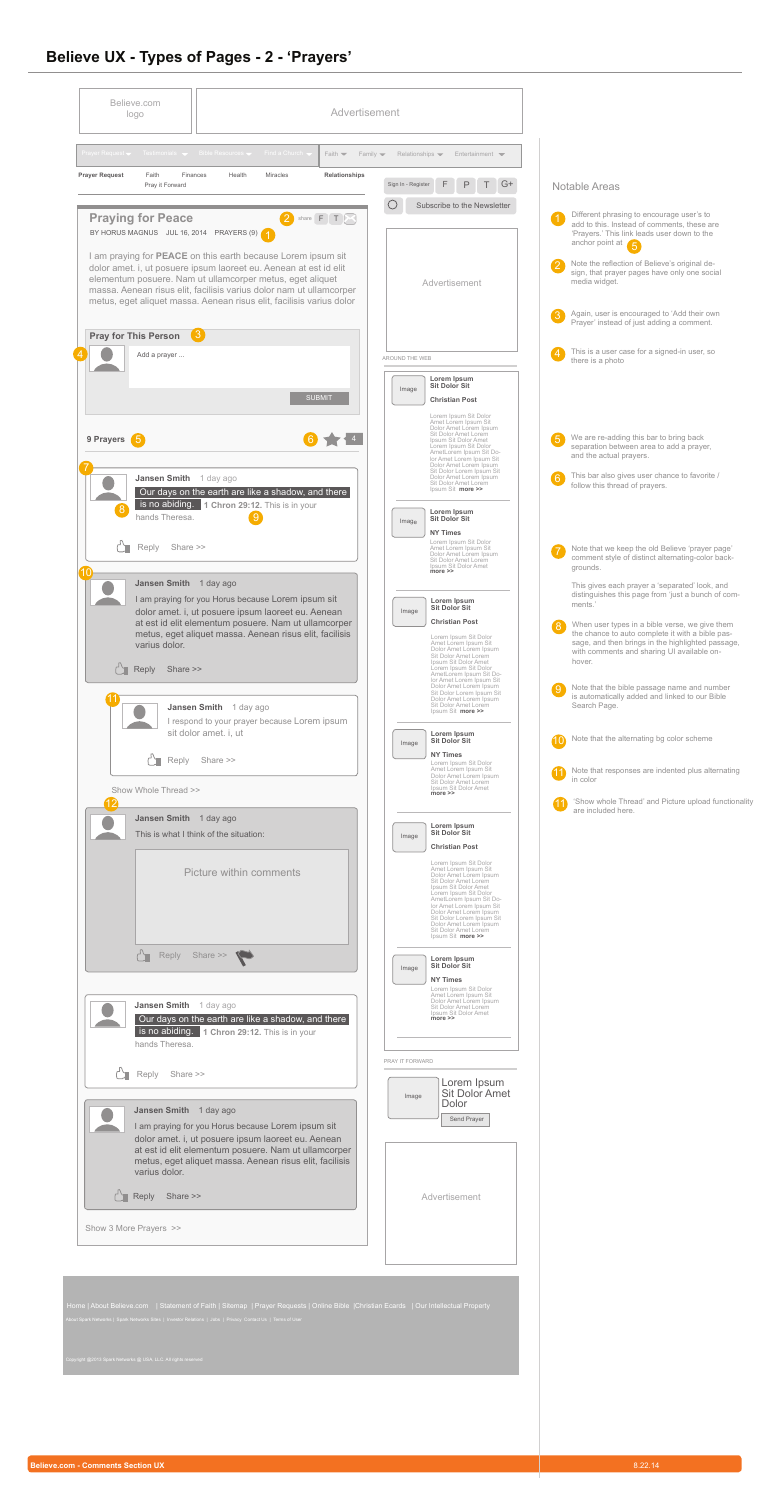

### **Believe UX - Types of Pages - 3 - 'Testimonials'**

|                       |              | Prayer Request $\blacktriangleright$ Testimonials $\blacktriangleright$ Bible Resources $\blacktriangleright$ Find a Church $\blacktriangleright$                                                                                                                                                                                                          |                                            | Faith $\blacktriangledown$<br>Family $\blacktriangledown$ | Relationships $\blacktriangledown$ |                                                                                                                                                                                                                                                                                                                                       | Entertainment $\blacktriangleright$  |   |                                                                                                                                                   |
|-----------------------|--------------|------------------------------------------------------------------------------------------------------------------------------------------------------------------------------------------------------------------------------------------------------------------------------------------------------------------------------------------------------------|--------------------------------------------|-----------------------------------------------------------|------------------------------------|---------------------------------------------------------------------------------------------------------------------------------------------------------------------------------------------------------------------------------------------------------------------------------------------------------------------------------------|--------------------------------------|---|---------------------------------------------------------------------------------------------------------------------------------------------------|
| <b>Prayer Request</b> |              | Faith<br>Finances<br>Gratitude I'm a Believer                                                                                                                                                                                                                                                                                                              | Health<br><b>Miracles</b>                  | Relationships                                             | Sign In - Register                 | F<br>$\mathsf{P}$                                                                                                                                                                                                                                                                                                                     | $T$ $G+$                             |   | <b>Notable Areas</b>                                                                                                                              |
|                       |              | <b>Praying for Peace</b>                                                                                                                                                                                                                                                                                                                                   |                                            | share $F$ $T$ $\sim$                                      |                                    |                                                                                                                                                                                                                                                                                                                                       | Subscribe to the Newsletter          |   | The UI of 'Testimonials' is similar to that of                                                                                                    |
|                       |              | BY HORUS MAGNUS JUL 16, 2014 JOIN THE DISCUSSION (9)                                                                                                                                                                                                                                                                                                       |                                            |                                                           |                                    |                                                                                                                                                                                                                                                                                                                                       |                                      |   | 'Prayers,' but our verbiage should be closer<br>to 'Articles,' I.E. we ask commenters to 'Con-<br>tribute to the Discussion' instead of 'Adding a |
|                       | varius dolor | I want to testify that there needs to by love on this earth because<br>Lorem ipsum sit dolor amet. i, ut marriage ipsum laoreet eu. Ae-<br>nean at est id elit elementum posuere. Nam ut ullamcorper metus,<br>eget aliquet massa. Aenean risus elit, facilisis varius dolor nam ut<br>ullamcorper metus, eget aliquet massa. Aenean risus elit, facilisis |                                            |                                                           |                                    | Advertisement                                                                                                                                                                                                                                                                                                                         |                                      | 3 | Prayer'<br>We are asking them to 'Join the Discussion'<br>on this Testimonial.<br>Again, user is encouraged to 'Join the Dis-                     |
|                       |              | <b>Celebrate With This Person</b>                                                                                                                                                                                                                                                                                                                          |                                            |                                                           |                                    |                                                                                                                                                                                                                                                                                                                                       |                                      |   | cussion'                                                                                                                                          |
|                       |              | Add a comment                                                                                                                                                                                                                                                                                                                                              |                                            |                                                           | AROUND THE WEB                     |                                                                                                                                                                                                                                                                                                                                       |                                      |   |                                                                                                                                                   |
|                       |              |                                                                                                                                                                                                                                                                                                                                                            |                                            | <b>SUBMIT</b>                                             | Image                              | Lorem Ipsum<br><b>Sit Dolor Sit</b><br><b>Christian Post</b>                                                                                                                                                                                                                                                                          |                                      |   |                                                                                                                                                   |
|                       | 9 Comments   | Jansen Smith 1 day ago                                                                                                                                                                                                                                                                                                                                     |                                            |                                                           |                                    | Lorem Ipsum Sit Dolor<br>Amet Lorem Ipsum Sit<br>Dolor Amet Lorem Ipsum<br>Sit Dolor Amet Lorem<br>Ipsum Sit Dolor Amet<br>Lorem Ipsum Sit Dolor<br>AmetLorem Ipsum Sit Do-<br>lor Amet Lorem Ipsum Sit<br>Dolor Amet Lorem Ipsum<br>Sit Dolor Lorem Ipsum Sit<br>Dolor Amet Lorem Ipsum                                              |                                      |   |                                                                                                                                                   |
|                       |              | Our days on the earth are like a shadow, and there<br>is no abiding. 1 Chron 29:12. This is in your<br>hands Theresa.                                                                                                                                                                                                                                      |                                            |                                                           | Image                              | Sit Dolor Amet Lorem<br>Ipsum Sit more >><br>Lorem Ipsum<br><b>Sit Dolor Sit</b>                                                                                                                                                                                                                                                      |                                      |   |                                                                                                                                                   |
|                       |              | Reply<br>Share >>                                                                                                                                                                                                                                                                                                                                          |                                            |                                                           |                                    | <b>NY Times</b><br>Lorem Ipsum Sit Dolor<br>Amet Lorem Ipsum Sit<br>Dolor Amet Lorem Ipsum<br>Sit Dolor Amet Lorem<br>Ipsum Sit Dolor Amet<br>$more \ge$                                                                                                                                                                              |                                      |   |                                                                                                                                                   |
|                       |              | Jansen Smith 1 day ago<br>I am praying for you Horus because Lorem ipsum sit<br>dolor amet. i, ut posuere ipsum laoreet eu. Aenean<br>at est id elit elementum posuere. Nam ut ullamcorper<br>metus, eget aliquet massa. Aenean risus elit, facilisis<br>varius dolor.<br>$\bigcap$ Reply<br>Share >>                                                      |                                            |                                                           | Image                              | Lorem Ipsum<br><b>Sit Dolor Sit</b><br><b>Christian Post</b><br>Lorem Ipsum Sit Dolor<br>Amet Lorem Ipsum Sit<br>Dolor Amet Lorem Ipsum<br>Sit Dolor Amet Lorem<br>Ipsum Sit Dolor Amet<br>Lorem Ipsum Sit Dolor<br>AmetLorem Ipsum Sit Do-                                                                                           |                                      |   |                                                                                                                                                   |
|                       |              | Jansen Smith 1 day ago<br>sit dolor amet. i, ut                                                                                                                                                                                                                                                                                                            | respond to your prayer because Lorem ipsum |                                                           | Image                              | lor Amet Lorem Ipsum Sit<br>Dolor Amet Lorem Ipsum<br>Sit Dolor Lorem Ipsum Sit<br>Dolor Amet Lorem Ipsum<br>Sit Dolor Amet Lorem<br>Ipsum Sit more >><br>Lorem Ipsum<br><b>Sit Dolor Sit</b>                                                                                                                                         |                                      |   |                                                                                                                                                   |
|                       |              | Share >><br>Reply                                                                                                                                                                                                                                                                                                                                          |                                            |                                                           |                                    | <b>NY Times</b><br>Lorem Ipsum Sit Dolor<br>Amet Lorem Ipsum Sit                                                                                                                                                                                                                                                                      |                                      |   |                                                                                                                                                   |
|                       |              | Show Whole Thread >>                                                                                                                                                                                                                                                                                                                                       |                                            |                                                           |                                    | Dolor Amet Lorem Ipsum<br>Sit Dolor Amet Lorem<br>Ipsum Sit Dolor Amet<br>more >>                                                                                                                                                                                                                                                     |                                      |   |                                                                                                                                                   |
|                       |              | Jansen Smith 1 day ago<br>This is what I think of the situation:                                                                                                                                                                                                                                                                                           |                                            |                                                           | Image                              | Lorem Ipsum<br><b>Sit Dolor Sit</b><br><b>Christian Post</b>                                                                                                                                                                                                                                                                          |                                      |   |                                                                                                                                                   |
|                       |              |                                                                                                                                                                                                                                                                                                                                                            | Picture within comments                    |                                                           |                                    | Lorem Ipsum Sit Dolor<br>Amet Lorem Ipsum Sit<br>Dolor Amet Lorem Ipsum<br>Sit Dolor Amet Lorem<br>Ipsum Sit Dolor Amet<br>Lorem Ipsum Sit Dolor<br>AmetLorem Ipsum Sit Do-<br>Ior Amet Lorem Ipsum Sit<br>Dolor Amet Lorem Ipsum<br>Sit Dolor Lorem Ipsum Sit<br>Dolor Amet Lorem Ipsum<br>Sit Dolor Amet Lorem<br>Ipsum Sit more >> |                                      |   |                                                                                                                                                   |
|                       |              | $\mathbb{C}^n$<br>Reply<br>Share >>                                                                                                                                                                                                                                                                                                                        |                                            |                                                           | Image                              | Lorem Ipsum<br><b>Sit Dolor Sit</b><br><b>NY Times</b><br>Lorem Ipsum Sit Dolor                                                                                                                                                                                                                                                       |                                      |   |                                                                                                                                                   |
|                       |              | Jansen Smith 1 day ago<br>Our days on the earth are like a shadow, and there<br>is no abiding. 1 Chron 29:12. This is in your<br>hands Theresa.                                                                                                                                                                                                            |                                            |                                                           |                                    | Amet Lorem Ipsum Sit<br>Dolor Amet Lorem Ipsum<br>Sit Dolor Amet Lorem<br>Ipsum Sit Dolor Amet<br>more >>                                                                                                                                                                                                                             |                                      |   |                                                                                                                                                   |
|                       |              | Reply<br>Share >>                                                                                                                                                                                                                                                                                                                                          |                                            |                                                           | PRAY IT FORWARD                    |                                                                                                                                                                                                                                                                                                                                       | Lorem Ipsum<br><b>Sit Dolor Amet</b> |   |                                                                                                                                                   |
|                       |              | Jansen Smith 1 day ago<br>I am praying for you Horus because Lorem ipsum sit<br>dolor amet. i, ut posuere ipsum laoreet eu. Aenean<br>at est id elit elementum posuere. Nam ut ullamcorper<br>metus, eget aliquet massa. Aenean risus elit, facilisis<br>varius dolor.                                                                                     |                                            |                                                           | Image                              | Dolor<br>Send Prayer                                                                                                                                                                                                                                                                                                                  |                                      |   |                                                                                                                                                   |
|                       |              | $\Gamma$ Reply<br>Share >>                                                                                                                                                                                                                                                                                                                                 |                                            |                                                           |                                    | Advertisement                                                                                                                                                                                                                                                                                                                         |                                      |   |                                                                                                                                                   |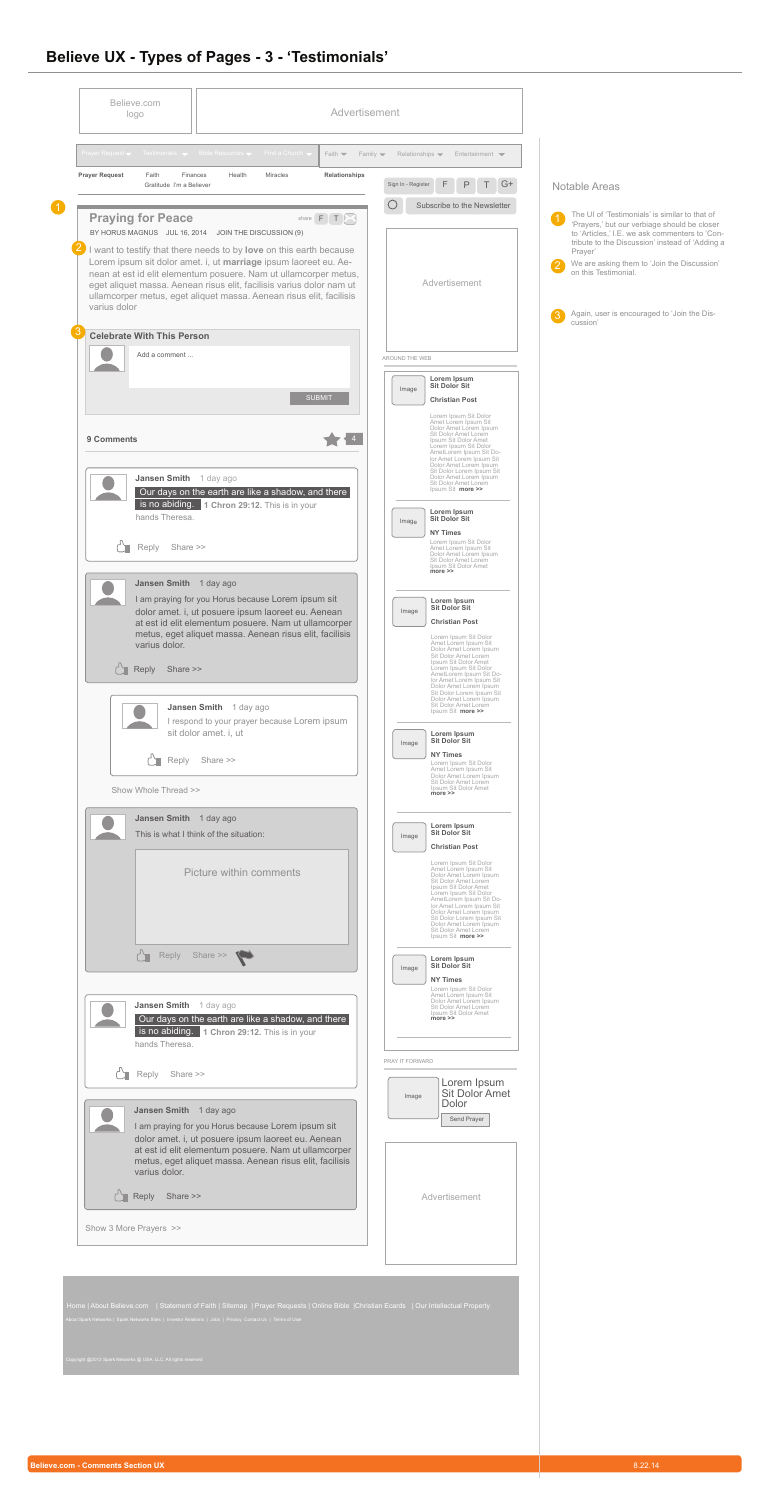

| Prayer Request $\bullet$ Testimonials $\bullet$ Bible Resources $\bullet$ Find a Church $\bullet$<br>Faith $\blacktriangledown$                                                                                                                                       | Family $\blacktriangledown$<br>Relationships $\blacktriangledown$ | Entertainment $\blacktriangledown$                                                                                                                                                                                                 |                                                                                                                                                                                                                   |
|-----------------------------------------------------------------------------------------------------------------------------------------------------------------------------------------------------------------------------------------------------------------------|-------------------------------------------------------------------|------------------------------------------------------------------------------------------------------------------------------------------------------------------------------------------------------------------------------------|-------------------------------------------------------------------------------------------------------------------------------------------------------------------------------------------------------------------|
| <b>Bible Study</b><br>Ask a Pastor<br><b>Bible Resources</b>                                                                                                                                                                                                          | Sign In - Register                                                | F<br>$\mathsf{P}$<br>$G+$                                                                                                                                                                                                          | <b>Notable Areas</b>                                                                                                                                                                                              |
| <b>Online Bible</b><br>Search<br>$\alpha$<br>Genesis $\rightarrow$<br>$KJV =$                                                                                                                                                                                         |                                                                   | Subscribe to the Newsletter                                                                                                                                                                                                        | The UI of Bible Study should be similar to that                                                                                                                                                                   |
| share $F[T X]$<br>Dear Lord, Lorem Ipsum Sit<br>BY BELIEVE.COM JUL 16, 2014 JOIN THE DISCUSSION (9)<br>$\overline{2}$                                                                                                                                                 |                                                                   |                                                                                                                                                                                                                                    | of 'Prayer Requests' and 'Testimonials, but it<br>has an Online Bible Widget, Believe often pro-<br>vides the initial content, and verbiage should<br>be like the article pages, i.e. 'Join the Discus-<br>sion.' |
| Those who experience this, shall not know any bread Mark 1:1                                                                                                                                                                                                          |                                                                   | Advertisement                                                                                                                                                                                                                      | We are asking them to 'Join the Discussion'<br>$\overline{2}$<br>on this Testimonial.                                                                                                                             |
| who is jealous for you in a good way? Yup, it's Jesus. Set me as<br>a seal on your heart, as a seal on your arm; for love is strong as<br>death. Jealousy is as cruel as Sheol. As a seal on your arm; for<br>love is strong as death. Jealousy is as cruel as Sheol. |                                                                   |                                                                                                                                                                                                                                    | Our bible quote UI that allows commenting on-hover - this<br>$\left 3\right $<br>is integrated with the Online Bible search widget                                                                                |
| Related Verses / Reading Suggestions                                                                                                                                                                                                                                  | AROUND THE WEB                                                    |                                                                                                                                                                                                                                    |                                                                                                                                                                                                                   |
| 1 Corinthians 14:27<br>Proverbs 14:30<br>Proverbs 14:27<br>1 John 5:21<br>TAGS: GOD, KINDNESS, JESUS                                                                                                                                                                  | Image                                                             | Lorem Ipsum<br><b>Sit Dolor Sit</b><br><b>Christian Post</b>                                                                                                                                                                       |                                                                                                                                                                                                                   |
| <b>Share your Perspective</b><br>$\left( 4\right)$                                                                                                                                                                                                                    |                                                                   | Lorem Ipsum Sit Dolor<br>Amet Lorem Ipsum Sit<br>Dolor Amet Lorem Ipsum<br>Sit Dolor Amet Lorem                                                                                                                                    | Again, user is encouraged to 'Join the Dis-<br>$\left( 4 \right)$                                                                                                                                                 |
| Add a comment<br><b>SUBMIT</b>                                                                                                                                                                                                                                        |                                                                   | Ipsum Sit Dolor Amet<br>Lorem Ipsum Sit Dolor<br>AmetLorem Ipsum Sit Do-<br>lor Amet Lorem Ipsum Sit<br>Dolor Amet Lorem Ipsum<br>Sit Dolor Lorem Ipsum Sit<br>Dolor Amet Lorem Ipsum<br>Sit Dolor Amet Lorem<br>Ipsum Sit more >> | cussion'                                                                                                                                                                                                          |
|                                                                                                                                                                                                                                                                       | Image                                                             | Lorem Ipsum<br><b>Sit Dolor Sit</b>                                                                                                                                                                                                |                                                                                                                                                                                                                   |
| <b>8 Comments</b>                                                                                                                                                                                                                                                     |                                                                   | <b>NY Times</b><br>Lorem Ipsum Sit Dolor<br>Amet Lorem Ipsum Sit                                                                                                                                                                   |                                                                                                                                                                                                                   |
|                                                                                                                                                                                                                                                                       |                                                                   | Dolor Amet Lorem Ipsum<br>Sit Dolor Amet Lorem<br>Ipsum Sit Dolor Amet<br><b>more &gt;&gt;</b>                                                                                                                                     |                                                                                                                                                                                                                   |
| <b>Jansen Smith</b><br>1 day ago<br>Those who experience this, shall not know any<br>bread yes.<br>1 Mer 29:12. This is in your<br>hands Theresa.                                                                                                                     | Image                                                             | Lorem Ipsum<br><b>Sit Dolor Sit</b><br><b>Christian Post</b>                                                                                                                                                                       |                                                                                                                                                                                                                   |
| Share >><br>Reply                                                                                                                                                                                                                                                     |                                                                   | Lorem Ipsum Sit Dolor<br>Amet Lorem Ipsum Sit<br>Dolor Amet Lorem Ipsum<br>Sit Dolor Amet Lorem<br>Ipsum Sit Dolor Amet<br>Lorem Ipsum Sit Dolor<br>AmetLorem Ipsum Sit Do-                                                        |                                                                                                                                                                                                                   |
| Jansen Smith 1 day ago<br>I agree with this for you Horus because Lorem ipsum sit<br>dolor amet. i, ut posuere ipsum laoreet eu. Aenean                                                                                                                               |                                                                   | lor Amet Lorem Ipsum Sit<br>Dolor Amet Lorem Ipsum<br>Sit Dolor Lorem Ipsum Sit<br>Dolor Amet Lorem Ipsum<br>Sit Dolor Amet Lorem<br>Ipsum Sit <b>more &gt;&gt;</b>                                                                |                                                                                                                                                                                                                   |
| at est id elit elementum posuere. Nam ut ullamcorper<br>metus, eget aliquet massa. Aenean risus elit, facilisis<br>varius dolor.                                                                                                                                      | Image                                                             | Lorem Ipsum<br><b>Sit Dolor Sit</b>                                                                                                                                                                                                |                                                                                                                                                                                                                   |
| $\sum$ Reply<br>Share >>                                                                                                                                                                                                                                              |                                                                   | <b>NY Times</b><br>Lorem Ipsum Sit Dolor<br>Amet Lorem Ipsum Sit<br>Dolor Amet Lorem Ipsum<br>Sit Dolor Amet Lorem<br>Ipsum Sit Dolor Amet<br><b>more &gt;&gt;</b>                                                                 |                                                                                                                                                                                                                   |
| Jansen Smith 1 day ago<br>I respond to your prayer because Lorem ipsum<br>sit dolor amet. i, ut                                                                                                                                                                       | Image                                                             | Lorem Ipsum<br><b>Sit Dolor Sit</b>                                                                                                                                                                                                |                                                                                                                                                                                                                   |
| ┙┓<br>Reply<br>Share >>                                                                                                                                                                                                                                               |                                                                   | <b>Christian Post</b><br>Lorem Ipsum Sit Dolor                                                                                                                                                                                     |                                                                                                                                                                                                                   |
| Show Whole Thread >>                                                                                                                                                                                                                                                  |                                                                   | Amet Lorem Ipsum Sit<br>Dolor Amet Lorem Ipsum<br>Sit Dolor Amet Lorem<br>Ipsum Sit Dolor Amet<br>Lorem Ipsum Sit Dolor                                                                                                            |                                                                                                                                                                                                                   |
| Jansen Smith 1 day ago                                                                                                                                                                                                                                                |                                                                   | <b>Example 10</b><br>AmetLorem Ipsum Sit Do-<br>Ior Amet Lorem Ipsum Sit<br>Dolor Amet Lorem Ipsum<br>Sit Dolor Lorem Ipsum Sit<br>Dolor Amet Lorem Ipsum                                                                          |                                                                                                                                                                                                                   |
| This is what I think of the situation:                                                                                                                                                                                                                                |                                                                   | Sit Dolor Amet Lorem<br>Ipsum Sit more >>                                                                                                                                                                                          |                                                                                                                                                                                                                   |
| <b>Picture within comments</b>                                                                                                                                                                                                                                        | Image                                                             | Lorem Ipsum<br><b>Sit Dolor Sit</b><br><b>NY Times</b><br>Lorem Ipsum Sit Dolor<br>Amet Lorem Ipsum Sit<br>Dolor Amet Lorem Ipsum<br>Sit Dolor Amet Lorem<br>Ipsum Sit Dolor Amet<br>more >>                                       |                                                                                                                                                                                                                   |
| Reply Share >>                                                                                                                                                                                                                                                        | PRAY IT FORWARD                                                   |                                                                                                                                                                                                                                    |                                                                                                                                                                                                                   |
| <b>Jansen Smith</b><br>1 day ago                                                                                                                                                                                                                                      | Image                                                             | Lorem Ipsum<br><b>Sit Dolor Amet</b><br>Dolor<br>Send Prayer                                                                                                                                                                       |                                                                                                                                                                                                                   |
| Our days on the earth are like a shadow, and there<br>is no abiding. 1 Chron 29:12. This is in your<br>hands Theresa.                                                                                                                                                 |                                                                   |                                                                                                                                                                                                                                    |                                                                                                                                                                                                                   |
| Reply Share >>                                                                                                                                                                                                                                                        |                                                                   |                                                                                                                                                                                                                                    |                                                                                                                                                                                                                   |
|                                                                                                                                                                                                                                                                       |                                                                   | Advertisement                                                                                                                                                                                                                      |                                                                                                                                                                                                                   |
| Show 3 More Comments >>                                                                                                                                                                                                                                               |                                                                   |                                                                                                                                                                                                                                    |                                                                                                                                                                                                                   |